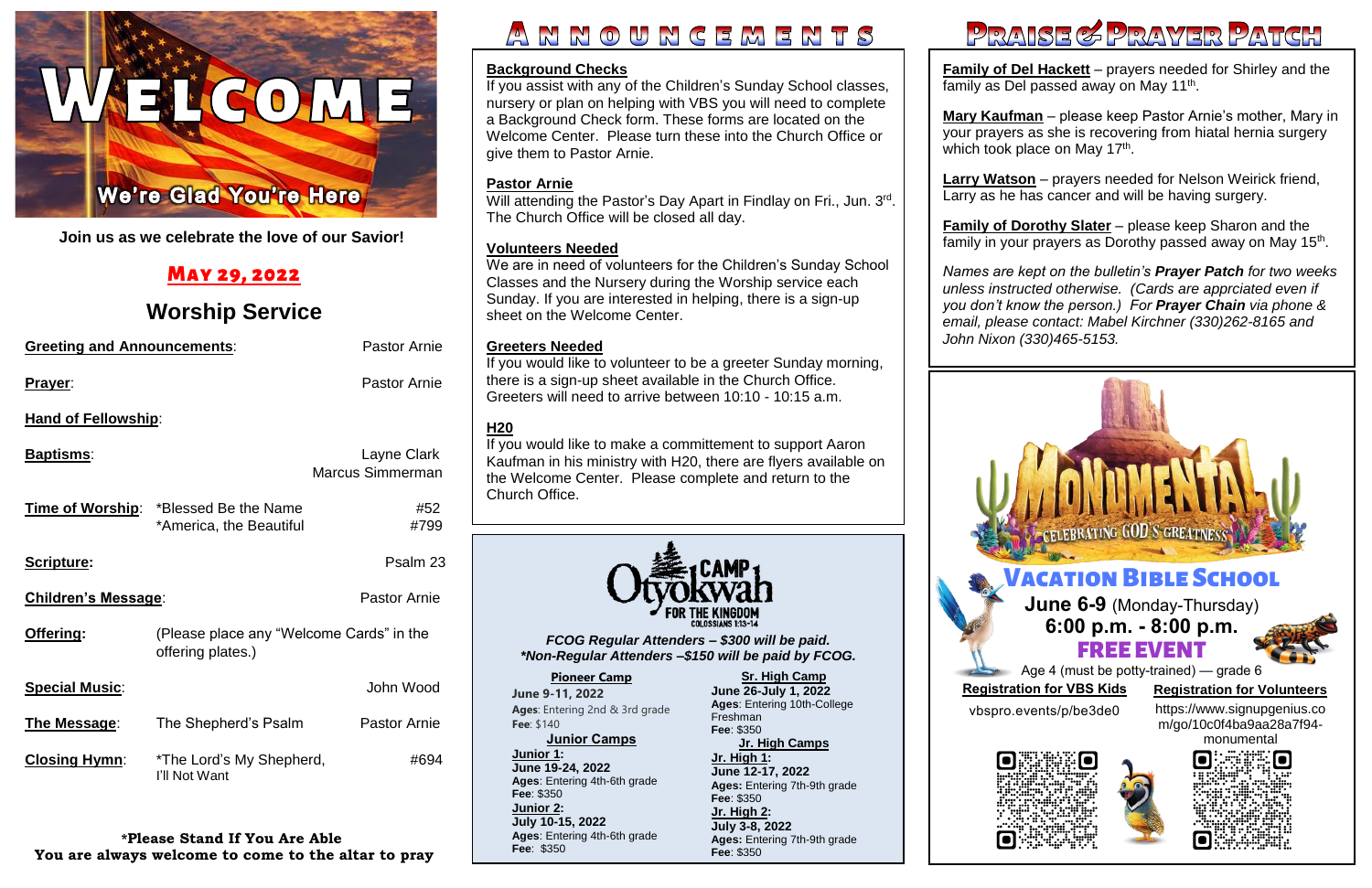# **SCRIPTURE Psalm 23 NIV**

The LORD is my shepherd, I lack nothing. **<sup>2</sup>** He makes me lie down in green pastures, he leads me beside quiet waters, **<sup>3</sup>** he refreshes my soul. He guides me along the right paths for his name's sake. **<sup>4</sup>** Even though I walk through the darkest valley, I will fear no evil, for you are with me; your rod and your staff, they comfort me. **<sup>5</sup>** You prepare a table before me in the presence of my enemies. You anoint my head with oil; my cup overflows. **<sup>6</sup>** Surely your goodness and love will follow me all the days of my life, and I will dwell in the house of the LORD forever.

# **SERMON NOTES**

The LORD is my shepherd, I \_\_\_\_\_\_\_\_

\_\_\_\_\_\_\_\_\_\_\_\_.

- **II.** He \_\_\_\_\_\_\_\_\_ me lie down in green pastures, he \_\_\_\_\_\_\_\_\_ me beside quiet waters,
- **III.** he \_\_\_\_\_\_\_\_\_\_\_\_\_\_my soul. He \_\_\_\_\_\_\_\_\_\_\_\_ me along the right paths for his name's sake.
- **IV.** Even though I \_\_\_\_\_\_\_\_\_ through the darkest valley, I will no evil,
- **V.** for \_\_\_\_\_\_\_\_\_\_\_\_\_ are with me; \_\_\_\_\_\_\_\_\_\_\_\_\_\_rod and **Example 1** staff, they comfort me.
- **VI.** <sup>5</sup> You a table before me in the presence of my enemies. You \_\_\_\_\_\_\_\_\_\_ my head with oil; my cup overflows.
- **VII.** Surely your \_\_\_\_\_\_\_\_\_ and \_\_\_\_\_\_\_ will follow me all the days of my life**,** and I will \_\_\_\_\_\_\_\_\_ in the house of the LORD forever.



### Week at a Glance **TODAY**: **8:00 a.m.** Bible Study **9:15 a.m.** Sunday School **9:45 a.m.** Fellowship **10:30 a.m.** Worship **MON 30th**: **Memorial Day TUES 31st**: **4:30 p.m.** TOPS **THUR 2 8:30 a.m.** Line Dancing Class **10:30 a.m.** Al-Anon **FRI 3 All Day Office Closed GLC Pastor's Day Apart SAT 4th**: **GLC Business Sessions**

## Attendance Last Sunday **116**

## Offering Last Sunday **\$2,207.00**



# Ministerial Staff

**Senior Pastor: Arnie Kaufman** Home Phone: (330) 264-6388 E-mail: [pastor@woosterfirst.cggc.org](mailto:pastor@woosterfirst.cggc.org) Office Hours: 9:00 a.m. – 1:00 p.m., Monday - Friday

#### **Secretary: Amanda McVay-White**

Church Phone: (330) 262-3691 E-Mail: info@woosterfirst.cggc.org Office Hours: 7:30 a.m. – 12:30 p.m., Monday - Thursday **Contact Us At …**

1953 Akron Road Wooster, OH 44691 Web: [www.woosterfirst.cggc.org](http://www.woosterfirst.cggc.org/) E-mail: info@woosterfirst.cggc.org Phone: (330) 262-3691 Facebook: First Church of God





**MAY 29, 2022** 

į

YouTube QR Code

# ŕ

Ę

ì

ś

š

I

Į

ś

THE